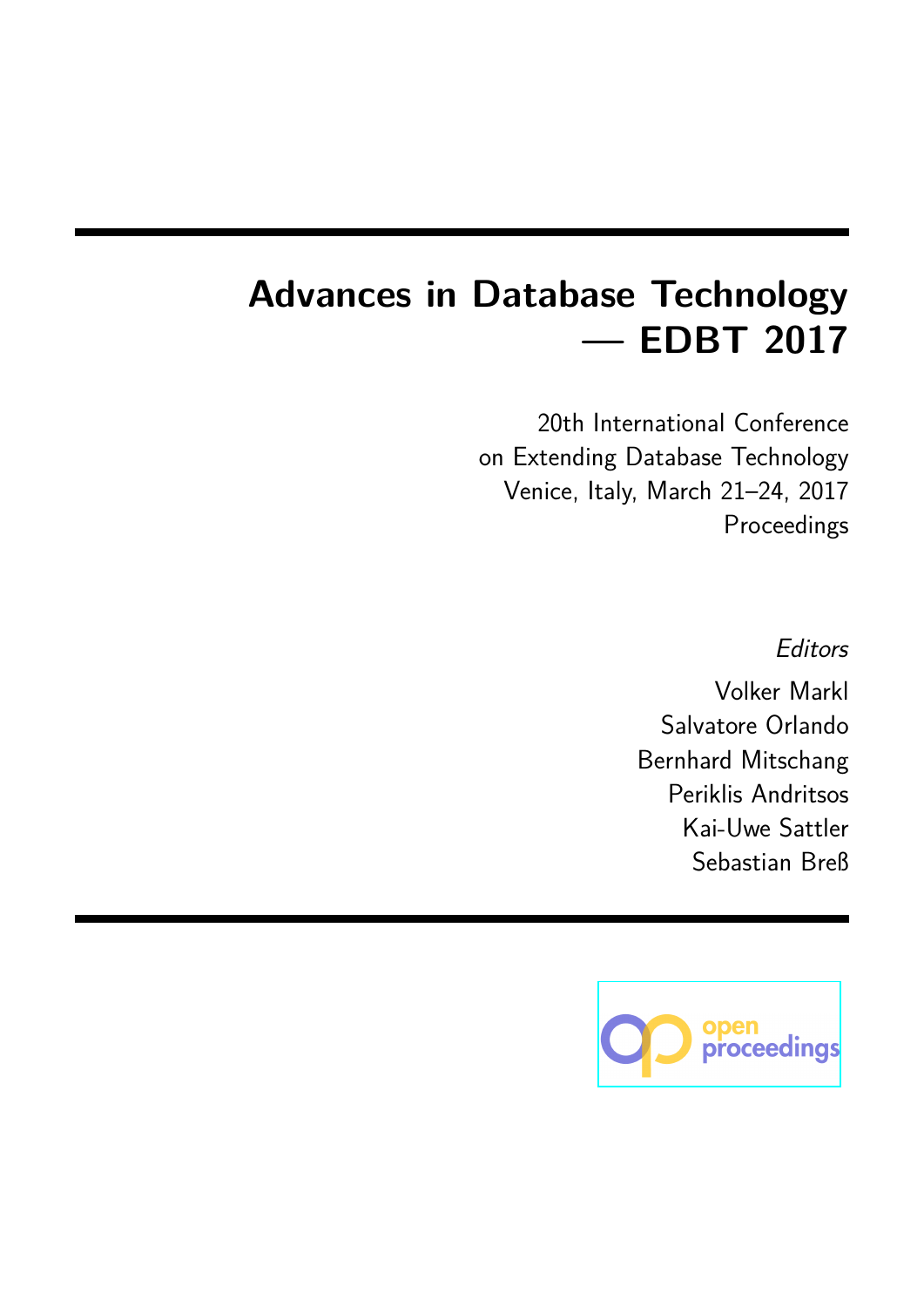Advances in Database Technology — EDBT 2017 Series ISSN: 2367-2005 Proceedings of the 20th International Conference on Extending Database Technology Venice, Italy, March 21–24, 2017

#### *Editors*

Volker Markl, Technische Universität Berlin (TU Berlin), Germany Salvatore Orlando, Ca' Foscari University of Venice (CFU), Italy Bernhard Mitschang, Universität Stuttgart, Germany Periklis Andritsos, University of Toronto, Canada Kai-Uwe Sattler, TU Ilmenau, Germany Sebastian Breß, German Research Center for Artificial Intelligence (DFKI), Germany



OpenProceedings.org University of Konstanz University Library 78457 Konstanz, Germany

COPYRIGHT NOTICE: Copyright © 2017 by the authors of the individual papers.

Distribution of all material contained in this volume is permitted under the terms of the Creative Commons license CC-by-nc-nd 4.0

OpenProceedings ISBN: 978-3-89318-073-8 DOI of this front matter: [10.5441/002/edbt.2017.01](http://dx.doi.org/10.5441/002/edbt.2017.01)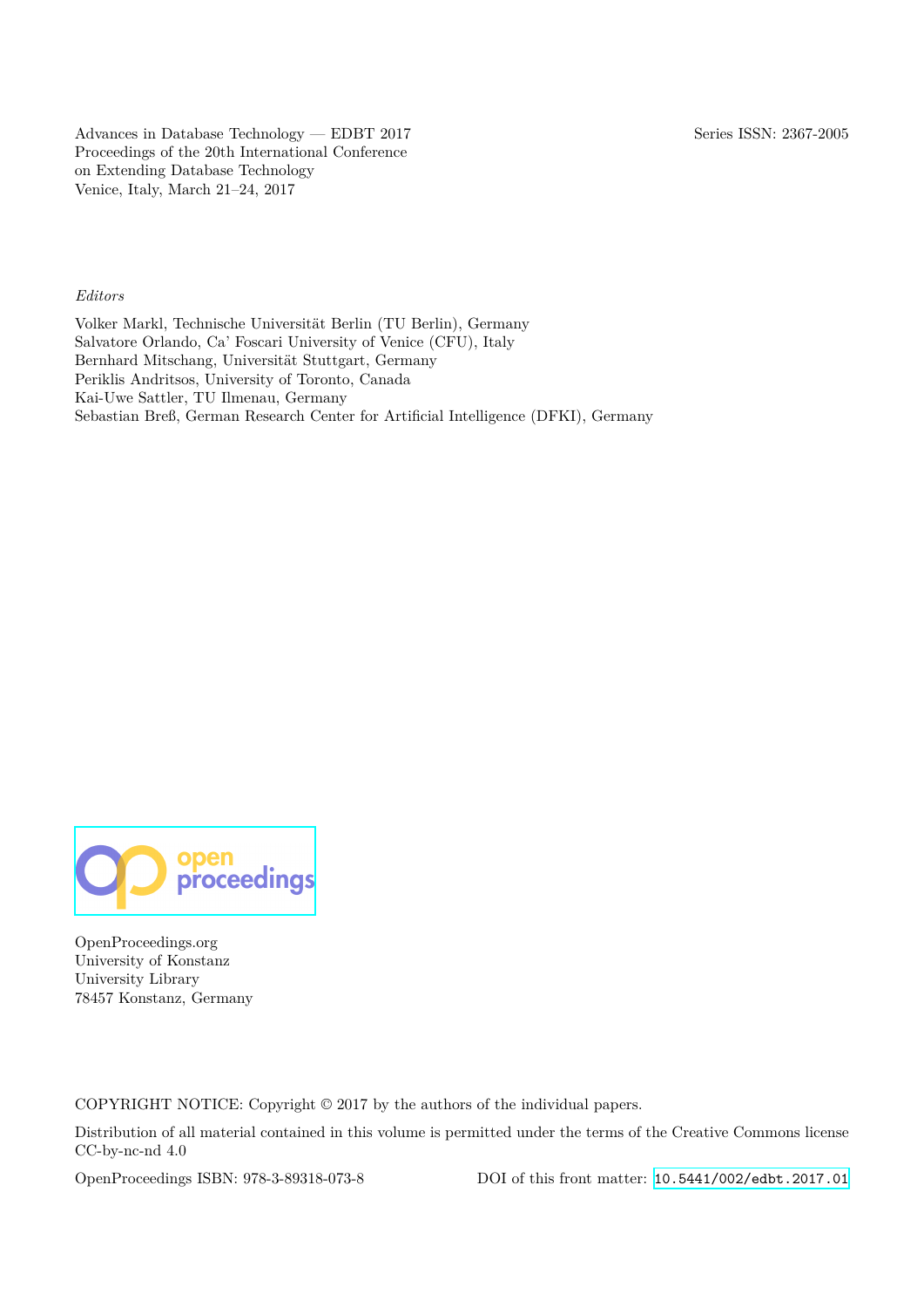### **Foreword**

<span id="page-2-0"></span>The International Conference on Extending Database Technology (EDBT) is a leading international forum for database researchers, practitioners, developers, and users to discuss cutting-edge ideas, and to exchange techniques, tools, and experiences related to data management. Data management is an essential enabling technology for scientific, engineering, business, and social communities. Data management technology is driven by the requirements of applications across many scientific and business communities, and runs on diverse technical platforms associated with the web, enterprises, clouds and mobile devices. The database community has a continuing tradition of contributing with models, algorithms, and architectures, to the set of tools and applications enabling day-to-day functioning of our societies. Faced with the broad challenges of today's applications, data management technology constantly broadens its reach, exploiting new hardware and software to achieve innovative results.

EDBT 2017 solicited submissions of original research contributions, as well as descriptions of industrial and application achievements, and proposals for tutorials and software demonstrations. We encouraged submissions of research papers related to all aspects of data management defined broadly, and particularly encouraged work on topics of emerging interest in the research and development communities.

In addition to regular research paper submissions, EDBT 2017 solicited the submission of research papers that come within special topics of interest: "Vision", "Experiments and Analyses" and "Database Technology and Behavior, Security, Ethics, Rights and Duties of Citizens". These papers were reviewed by the same program committee as regular research papers. However, a dedicated co-chair for each special topic provided specific instructions to the reviewers of these papers and coordinated discussions, decisions, and meta-review formulation.

One innovation of EDBT 2017 is the solicitation of short papers, which are presented as posters at the plenary poster session of the conference. These short papers provide an opportunity to describe significant work in progress or research that is best communicated in an interactive or graphical format. In particular, these works contain smaller or more speculative ideas, controversial research topics, and new applications of old ideas or the reworking of previous studies. Short papers were reviewed by the research program committee in a second, independent call after the regular research paper submissions had been reviewed and decided. The program committees of EDBT accepted 37 out of 168 submitted regular research papers, resulting in an acceptance rate of 22% for the research track; 22 out of 93 submitted short papers, resulting in an acceptance rate of 23.6% for short research papers; 18 out of 45 demos, resulting in an acceptance rate of 40% for the demonstration track; 9 out of 24 industrial and application papers, resulting in an acceptance rate of 37.5%, as well as 3 out of 8 tutorials, again resulting in an acceptance rate of 37.5%.

The papers will be presented in nine research paper sessions, four industrial and application sessions (one invited), two plenary poster sessions, and two demo sessions. In addition, the program features six workshops, one of which is dedicated to European Research projects with a focus on the Horizon 2020 program, four joint keynotes with the ICDT conference, three tutorials, and one panel on the special topic "Database Technology and Behavior, Security, Ethics, Rights and Duties of Citizens". I would like to thank all authors for their contributions, as a successful conference crucially relies on high-quality submissions. The submission numbers indicate a healthy EDBT community. I also would like to thank all co-chairs and reviewers for serving on the EDBT program committee, in particular for the timely handling of all reviews and discussions with a high degree of professionalism and very high review and discussion quality. This enabled us to notify authors with no or only very little delay despite several reviewing cycles and only one month of reviewing and discussion time. Even though these community service contributions require a lot of work on a tight schedule, they are what make our research community function and ensure the overall impact of research in our field. I firmly believe that we can look forward to an interesting program and exciting conference on March 21–24,

2017, in Venice.

Volker Markl EDBT 2017 Program Chair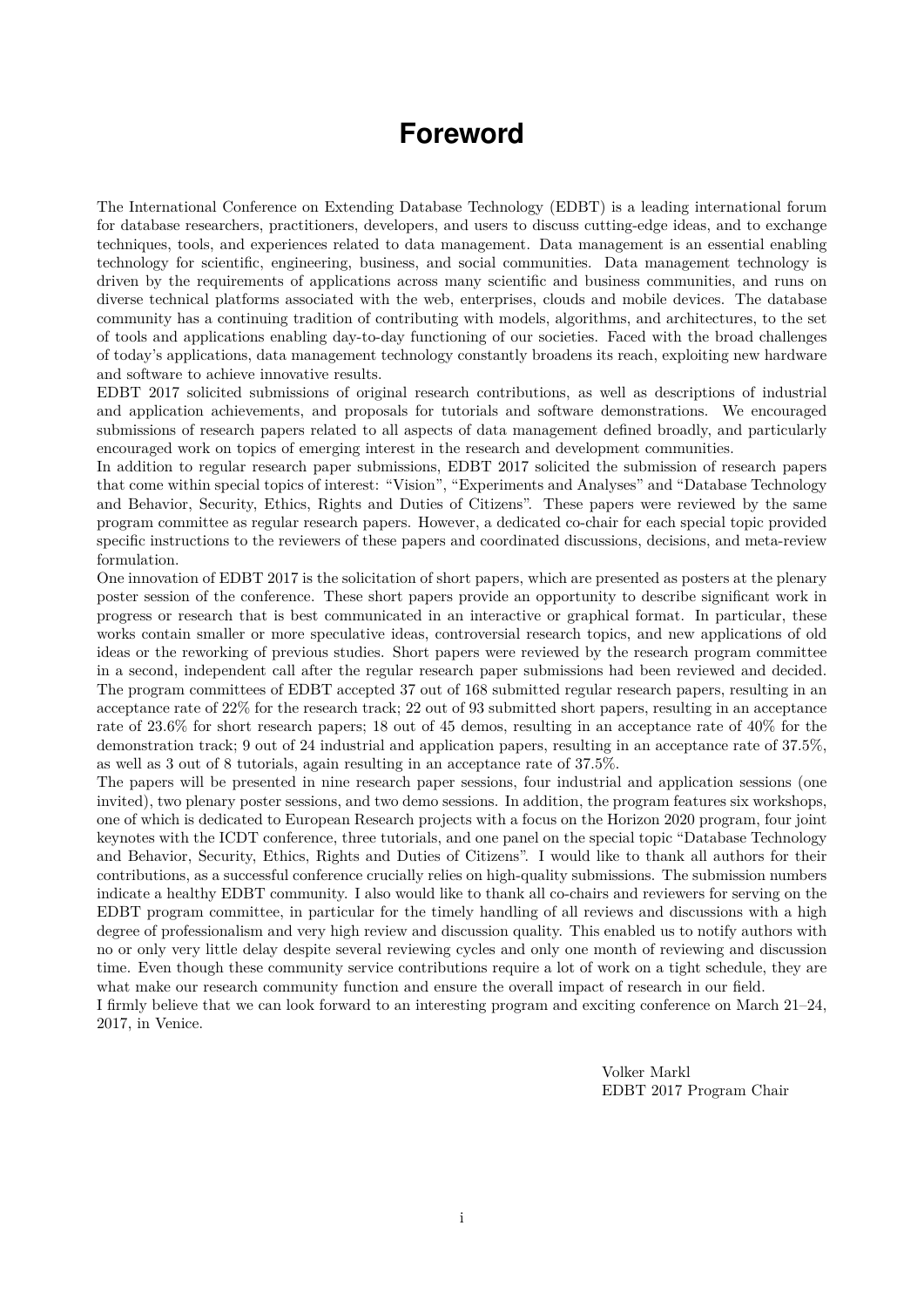### **Program Committee Members**

#### **Research Program Committee**

<span id="page-3-0"></span>Ziawasch Abedjan, TU Berlin Bernd Amann, U Pierre et Marie Curie Walid G. Aref, Purdue U Khalid Belhajjame, U Paris-Dauphine Michael Böhlen, U Zürich Klemens Böhm, Karlsruhe Inst. Techn. (KIT) Francesco Bonchi, Yahoo! Labs Angela Bonifati, Lille 1 U Philippe Bonnet, IT U Copenhagen Sebastian Breß, DFKI Nieves Brisaboa, U La Coruna Lei Chen, Hong Kong U of Sc. & Techn. Sara Cohen, Hebrew U Jerusalem Dario Colazzo, U Paris-Dauphine Alfredo Cuzzocrea, U Trieste Antonios Deligiannakis, TU Crete Elena Ferrari, U Insubria Peter M. Fischer, U Freiburg Avigdor Gal, Technion Helena Galhardas, U Lisbon Johann Gamper, Free U Bozen-Bolzano Minos Garofalakis, TU Crete Tingjian Ge, U Mass. Lowell François Goasdoué, U Rennes 1 Goetz Graefe, HP Labs Michael Grossniklaus, U Konstanz Moerkotte Guido, U Mannheim Wook-Shin Han, Postech Thomas Heinis, Imperial College London Arantza Illarramendi, U País Vasco Alekh Jindal, MIT Alfons Kemper, TU Munich Martin Kersten, CWI Arijit Khan, Nanyang Technological U Georg Lausen, U Freiburg Wang-Chien Lee, Penn State U Wolfgang Lehner, TU Dresden Chuan Lei, NEC Labs America Hong Va Leong, Hong Kong Polytechnic U Ulf Leser, HU Berlin Guoliang Li, Tsinghua U Eric Lo, Polytecnic U Hong Kong Sofian Maabout, U Bordeaux

Patrick Marcel, U Tours Sebastian Michel, TU Kaiserslautern Eltabakh Mohammed, Worcester PI Mohamed Mokbel, U Minnesota Kjetil Nørvåg, Norwegian U Sc. & Techn. Esther Pacitti, U Montpelier and INRIA Marta Patino-Martinez, Politecnica Madrid Torben Bach Pedersen, Aalborg U Jian Pei, Simon Fraser U Jean-Marc Petit, Université Lyon, CNRS Peter Pietzuch, Imperial College London Evaggelia Pitoura, U Ioannina Pascal Poncelet, U Montpelier Nicoleta Preda, U Versailles Philippe Pucheral, U Versailles Jorge-Arnulfo Quiane-Ruiz, Qatar CRI Maya Ramanath, IIT Delhi Rodolfo F. Resende, U Fed. Minas Gerais Tore Risch, Uppsala U Elke A. Rundensteiner, Worcester PI Pierangela Samarati, Università Milano Mohamed Sarwat, Arizona State U Sebastian Schelter, Amazon Marc H. Scholl, U Konstanz Heiko Schuldt, U Basel Timos Sellis, Swinburne U Techn. Divesh Srivastava AT&T Labs-Research Jianwen Su, UC Santa Barbara Nan Tang, Qatar Comptg. Res. Inst. Martin Theobald, U Antwerp Farouk Toumani, U Clermont-Ferrand Peter Triantafillou, U Glasgow Vassilis Tsotras, UC Riverside Yannis Velegrakis, U Trento Daisy Wang, U Florida Wei Wang, U New South Wales Yinghui Wu, Washington State U Xiaochun Yang, Northeastern U Demetris Zeinalipour, U Cyprus Xiaofang Zhou, The U Queensland Esteban Zimanyi, U Libre Bruxelles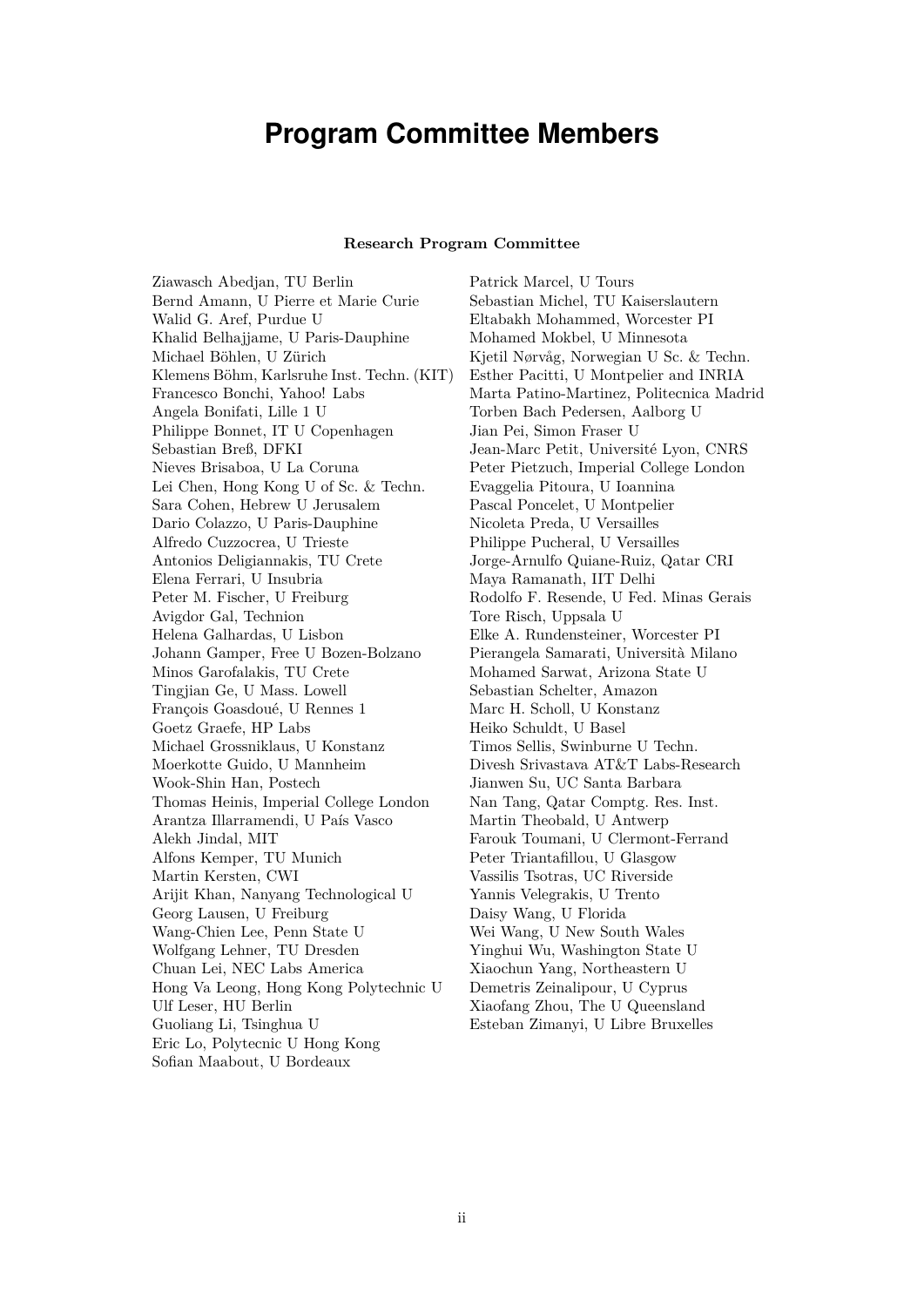#### **Industrial Program Committee**

Nipun Agarwal, Oracle Divy Agrawal, UC Santa Barbara Stefan Dessloch, TU Kaiserslautern Michael Gesmann, Software AG Christoph Groeger, Bosch Martin Grund, Amazon Thomas Jörg, Google Frank Leymann, U Stuttgart Kostas Magoutis, U Ioannina Albert Maier, IBM Christian Mathis, SAP Bernhard Mitschang, U Stuttgart Mario Nascimento, U Alberta Berthold Reinwald, IBM Fabrizio Silvestri, Facebook Eric Simon, SAP

#### **Demonstration Program Committee**

Ira Assent, Aarhus U Carsten Binnig, Brown U Angela Bonifati, Lille 1 Un Isabel Cruz, U Illinois Chicago Michael Gertz, Heidelberg U Dirk Habich, TU Dresden Sven Helmer, Free U Bolzano Katja Hose, Aalborg U Stefan Manegold, CWI Amsterdam Anisoara Nica, SAP SE Norman Paton, U Manchester Heiko Schuldt, U Basel Letizia Tanca, Politecnico Milano Kian-Lee Tan, National U Singapore Vassalos Vasilis, Athens U Demetris Zeinalipour, MPI Informatics & U Cyprus

#### **External Reviewers**

Julien Aligon, Toulouse U Mohand Boughanem, IRIT U Toulouse Marc Bux, HU Berlin Sean Chester, Norwegian U Sc. & Techn. Dong-Wan Choi, Simon Fraser U Lingyang Chu, Simon Fraser U Mahfoud Djedaini, U Tours Miguel Forte, Workable Olga Gkountouna, IMIS/RC Athens Aris Gloulalas-Divanis, IBM Nicolas Labroche, U Tours Mirjana Mazuran, Politecnico Milano Xinghao Pan, UC Berkeley Miguel Pardal, IST, U Lisbon Emanuele Rabosio, Politecnico Milano Patrick Schäfer, HU Berlin George Stoilos, AUEB Yu Yang, Simon Fraser U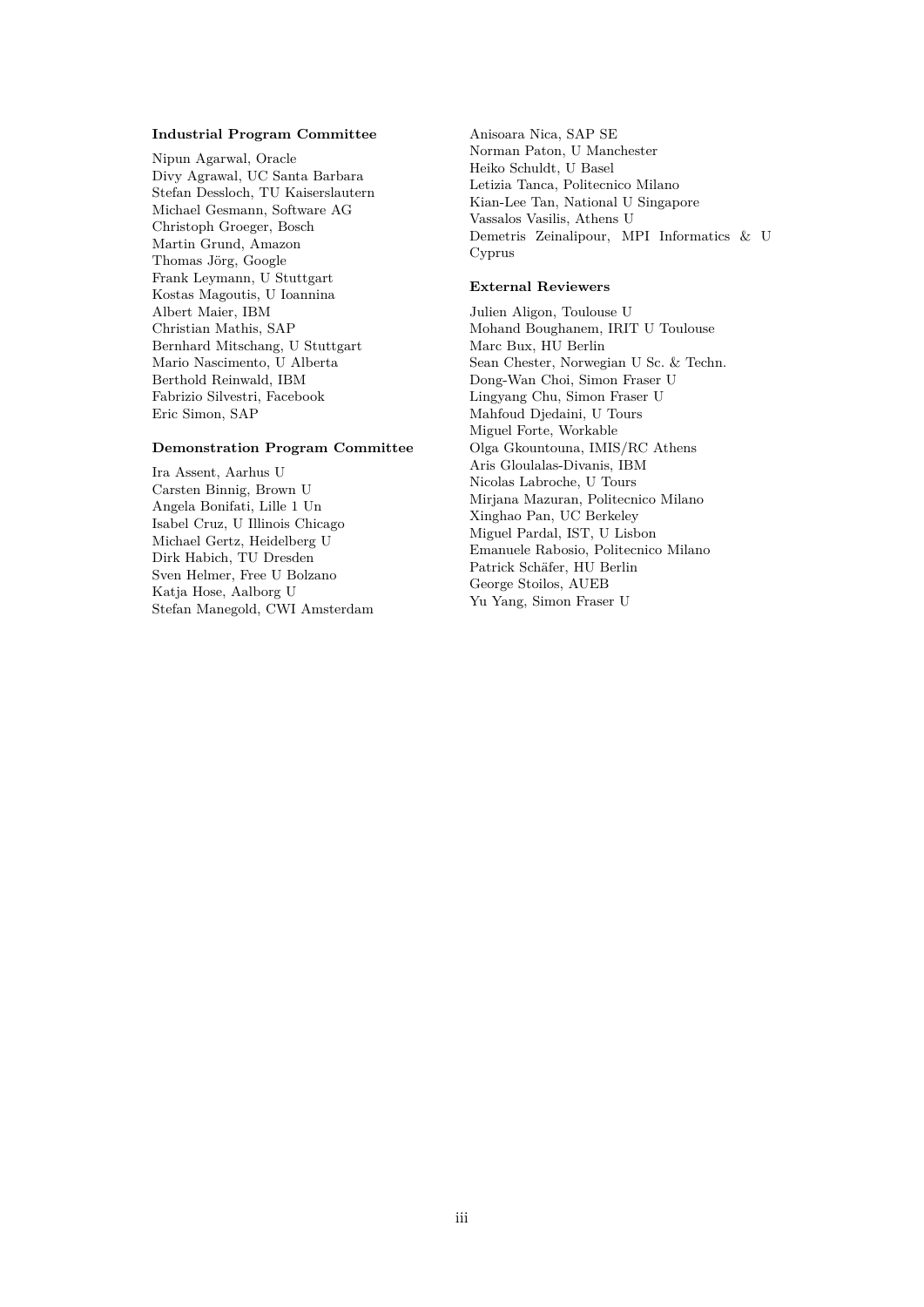### **Test-of-Time Award**

<span id="page-5-0"></span>In 2014, the Extended Database Technology conference (EDBT) began awarding the EDBT test-of-time (ToT) award, with the goal of recognising papers presented at EDBT Conferences that have had the most impact in terms of research, methodology, conceptual contribution, or transfer to practice.

This year, covering the conferences from 1996 to 2002, the award has been given to:

#### **Mining Sequential Patterns: Generalizations and Performance Improvements.**

by Ramakrishnan Srikant, Rakesh Agrawal published in the EDBT 1996 proceedings, 3–17.

This paper has made substantial contributions to data mining, and has had great influence on the work of others, as reflected by over 2900 citations on Google Scholar.

The paper formalizes a new variant of the problem of mining *sequential* patterns and develops and implements GSP, an algorithm to solve this problem. This paper extends the definition of sequence mining that was introduced by the same authors in a previous publication: Mining Sequential Patterns. ICDE 1995. The goal is to discover all sequential patterns with a user-specified minimum support from a database of sequences, where each sequence is a list of transactions ordered by transaction-time, and each transaction is a set of items. The proposed extensions are:

- 1. Time constraints: the authors generalised their previous definition of sequential patterns to admit max-gap and min-gap time constraints between adjacent elements of a sequential pattern.
- 2. Sliding windows: the authors relaxed the restriction that all the items in an element of a sequential pattern must come from the same transaction, and allowed a user-specified window-size within which the items can be present.
- 3. Taxonomies: the sequential patterns may include items across different levels of a taxonomy.

GSP guarantees that all rules that have a user-specified minimum support. It is shown to be much faster than the AprioriAll algorithm in the previous publication (on both synthetic and real data). GSP has been implemented as part of the Quest data mining prototype at IBM Research, and is incorporated in the IBM data mining product.

The EDBT 2017 Test of Time Award Committee consisted of Peter Triantafillou, Gustavo Alonso, Sihem Amer-Yahia, Ralf Hartmut Güting and Volker Markl.

The EDBT ToT award for 2017 will be presented during the EDBT/ICDT 2017 Joint Conference, March 21–24, in Venice, Italy (http://edbticdt2017.unive.it/).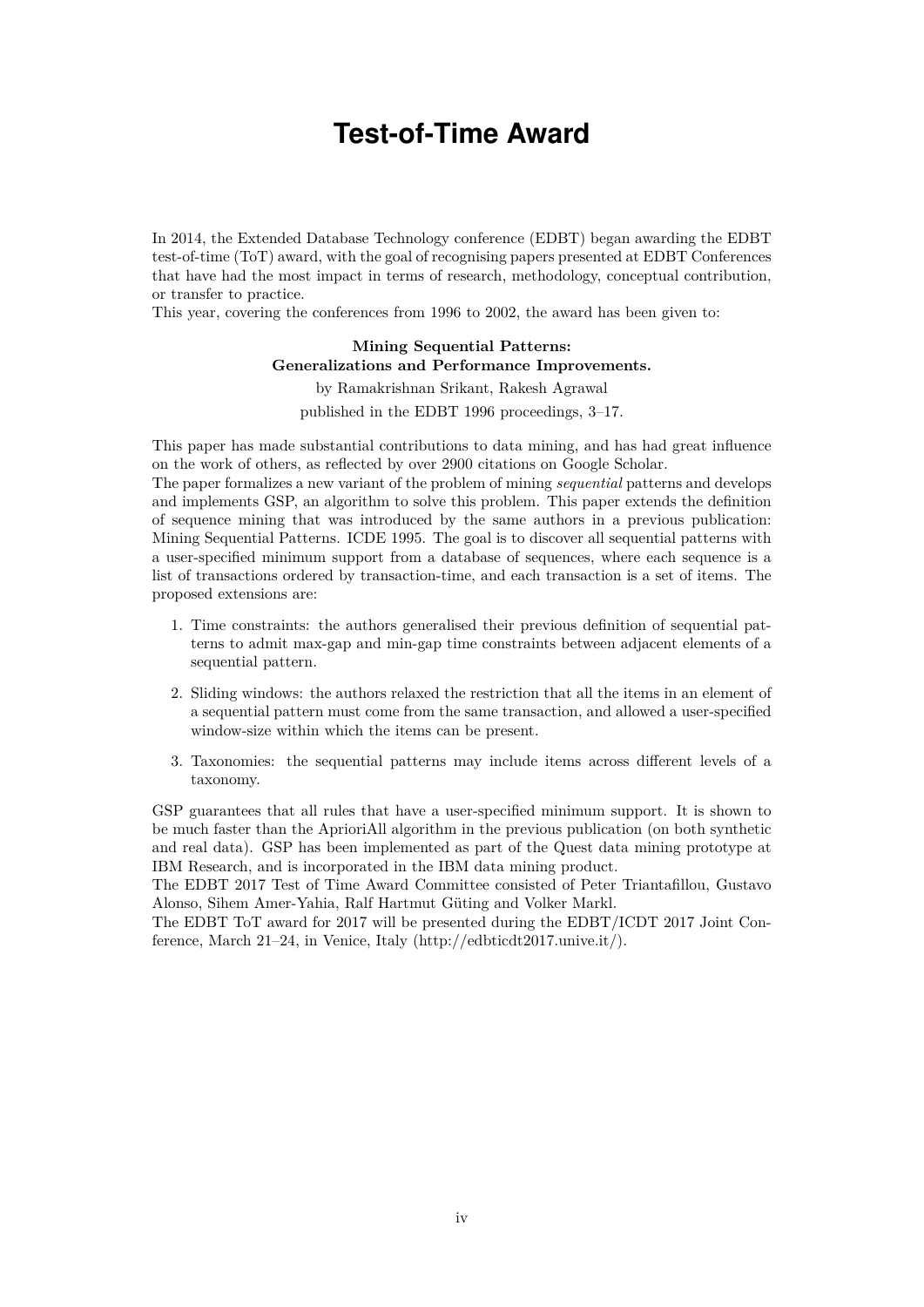## **Table of Contents**

<span id="page-6-0"></span>

|                                                                                                                                                                              | $\mathbf{i}$            |
|------------------------------------------------------------------------------------------------------------------------------------------------------------------------------|-------------------------|
|                                                                                                                                                                              | $\overline{\mathbf{u}}$ |
|                                                                                                                                                                              | iv                      |
|                                                                                                                                                                              | V                       |
| <b>Research Papers</b>                                                                                                                                                       |                         |
| Parallel Array-Based Single- and Multi-Source Breadth First Searches on Large Dense Graphs<br>Moritz Kaufmann, Manuel Then, Alfons Kemper, Thomas Neumann                    | 1                       |
| Graph Cache: A Caching System for Graph Queries                                                                                                                              | 13                      |
| Subgraph Querying with Parallel Use of Query Rewritings and Alternative Algorithms                                                                                           | 25                      |
| Reverse k-Ranks Queries on Large Graphs<br>Yuqiu Qian, Hui Li, Nikos Mamoulis, Yu Liu, David Cheung                                                                          | 37                      |
| Analytics on Fast Data: Main-Memory Database Systems versus Modern Streaming Systems<br>Andreas Kipf, Varun Pandey, Jan Böttcher, Lucas Braun, Thomas Neumann, Alfons Kemper | 49                      |
| Self-managed collections: Off-heap memory management for scalable query-dominated collections<br>Fabian Nagel, Gavin Bierman, Aleksandar Dragojevic, Stratis Viglas          | 61                      |
| Lightweight Data Compression Algorithms: An Experimental Survey (Experiments and Analyses)<br>Patrick Damme, Dirk Habich, Juliana Hildebrandt, Wolfgang Lehner               | 72                      |
| SQL- and Operator-centric Data Analytics in Relational Main-Memory Databases<br>Linnea Passing, Manuel Then, Nina Hubig, Harald Lang, Michael Schreier, Stephan Günnemann,   | 84                      |
| Data Exploration with SQL using Machine Learning Techniques<br>Julien Cumin, Jean-Marc Petit, Vasile-Marian Scuturici, Sabina Surdu                                          | 96                      |
| Task-Optimized Group Search for Social Internet of Things<br>$Chih-Ya\ Shen, Hong-Han Shuai, Kuo-Feng Hsu, Ming-Syan Chen \ldots \ldots \ldots \ldots \ldots \ldots \ldots$  | 108                     |
| Finding Socio-Textual Associations Among Locations<br>Paras Mehta, Dimitris Sacharidis, Dimitrios Skoutas, Agnes Voisard                                                     | 120                     |
| COP: Planning Conflicts for Faster Parallel Transactional Machine Learning<br>Faisal Nawab, Divy Agrawal, Amr El Abbadi, Sanjay Chawla                                       | 132                     |
| ChronicleDB: A High-Performance Event Store                                                                                                                                  | 144                     |
| EXstream: Explaining Anomalies in Event Stream Monitoring                                                                                                                    | 156                     |
| Real Time Contextual Summarization of Highly Dynamic Data Streams                                                                                                            | 168                     |
| An Effective and Efficient Truth Discovery Framework over Data Streams                                                                                                       | 180                     |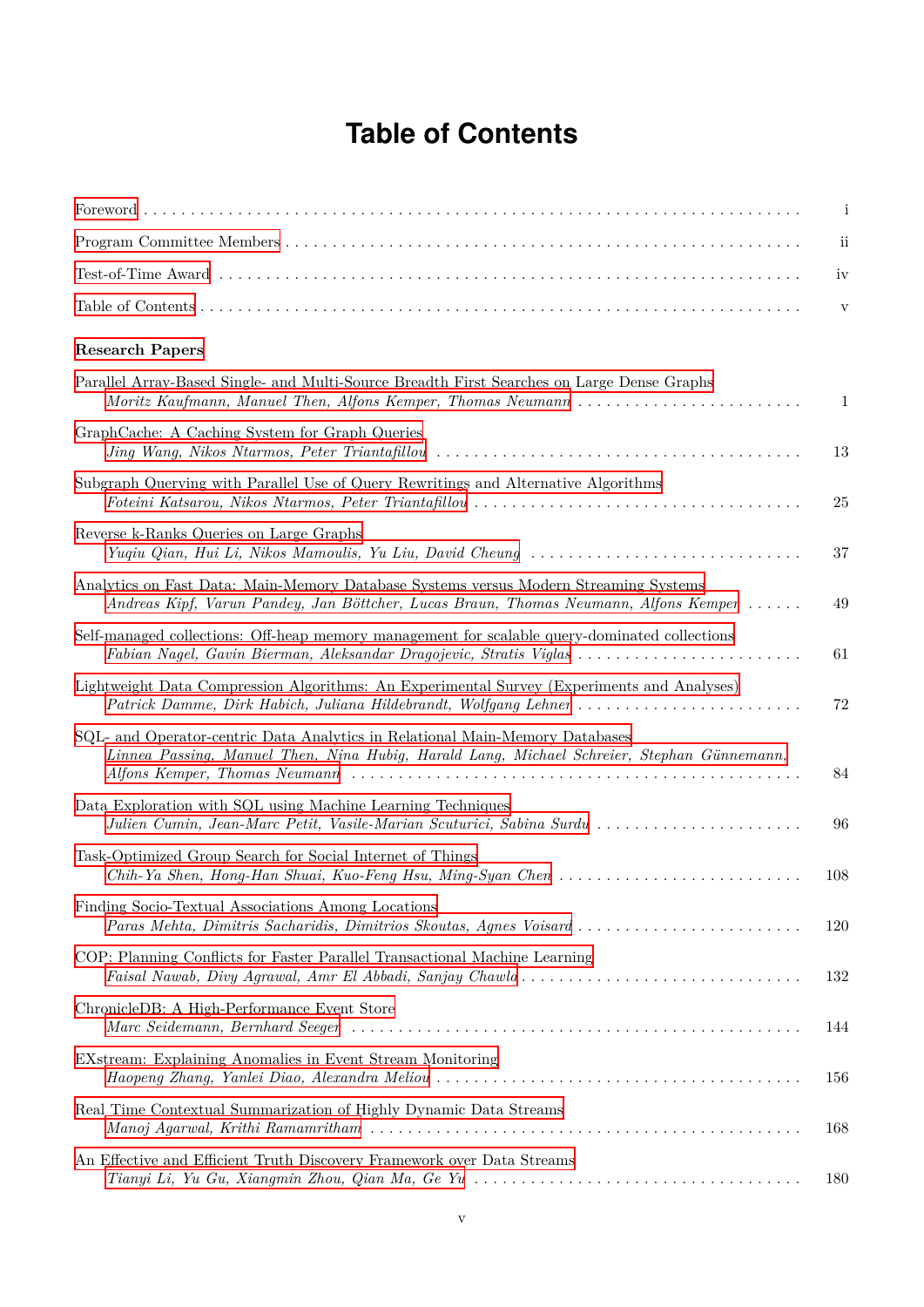| Maritime data integration and analysis: recent progress and research challenges<br>Christophe Claramunt, Cyril Ray, Elena Camossi, Anne-Laure Jousselme, Melita Hadzagic, Andrienko<br>Gennady, Natalia Andrienko, Yannis Theodoridis, George Vouros, Loïc Salmon | 192 |
|-------------------------------------------------------------------------------------------------------------------------------------------------------------------------------------------------------------------------------------------------------------------|-----|
| DeepSea: Progressive Workload-Aware Partitioning of Materialized Views in Scalable Data Analytics                                                                                                                                                                 | 198 |
| Matching Web Tables To DBpedia - A Feature Utility Study                                                                                                                                                                                                          | 210 |
| Schema Inference for Massive JSON Datasets<br>Mohamed-Amine Baazizi, Houssem Ben Lahmar, Dario Colazzo, Giorgio Ghelli, Carlo Sartiani                                                                                                                            | 222 |
| Distributed in-memory SPARQL Processing via DOF Analysis                                                                                                                                                                                                          | 234 |
| Motivation-Aware Task Assignment in Crowdsourcing<br>Julien Pilourdault, Sihem Amer-Yahia, Dongwon Lee, Senjuti Basu Roy                                                                                                                                          | 246 |
| A Probabilistic Framework for Estimating Pairwise Distances Through Crowdsourcing                                                                                                                                                                                 | 258 |
| Information Propagation in Interaction Networks                                                                                                                                                                                                                   | 270 |
| Flexible Caching in Trie Joins                                                                                                                                                                                                                                    | 282 |
| Querying Improvement Strategies                                                                                                                                                                                                                                   | 294 |
| Grid-Index Algorithm for Reverse Rank Queries<br>Yuyang Dong, Hanxiong Chen, Jeffrey Xu Yu, Kazutaka Furuse, Hiroyuki Kitagawa                                                                                                                                    | 306 |
| Parallel and Distributed Processing of Spatial Preference Queries using Keywords<br>Christos Doulkeridis, Akrivi Vlachou, Dimitris Mpestas, Nikos Mamoulis                                                                                                        | 318 |
| Continuous Imputation of Missing Values in Streams of Pattern-Determining Time Series<br>Kevin Wellenzohn, Michael Böhlen, Anton Dignös, Johann Gamper, Hannes Mitterer                                                                                           | 330 |
| Data-driven Schema Normalization                                                                                                                                                                                                                                  | 342 |
| Towards Interactive Debugging of Rule-based Entity Matching<br>Fatemah Panahi, Wentao Wu, AnHai Doan, Jeffrey Naughton                                                                                                                                            | 354 |
| Convergent Interactive Inference with Leaky Joins                                                                                                                                                                                                                 | 366 |
| Efficient Motif Discovery in Spatial Trajectories Using Discrete Fréchet Distance                                                                                                                                                                                 | 378 |
| Group Trip Scheduling (GTS) Queries in Spatial Databases                                                                                                                                                                                                          | 390 |
| Towards Efficient Maintenance of Continuous MaxRS Query for Trajectories<br>Muhammed Mas-ud Hussain, Kazi Ashik Islam, Goce Trajcevski, Mohammed Eunus Ali                                                                                                        | 402 |
| Exact and Approximate Algorithms for Finding k-Shortest Paths with Limited Overlap<br>Theodoros Chondrogiannis, Panagiotis Bouros, Johann Gamper, Ulf Leser                                                                                                       | 414 |
| Efficient Parallel Spatial Skyline Evaluation Using MapReduce                                                                                                                                                                                                     | 426 |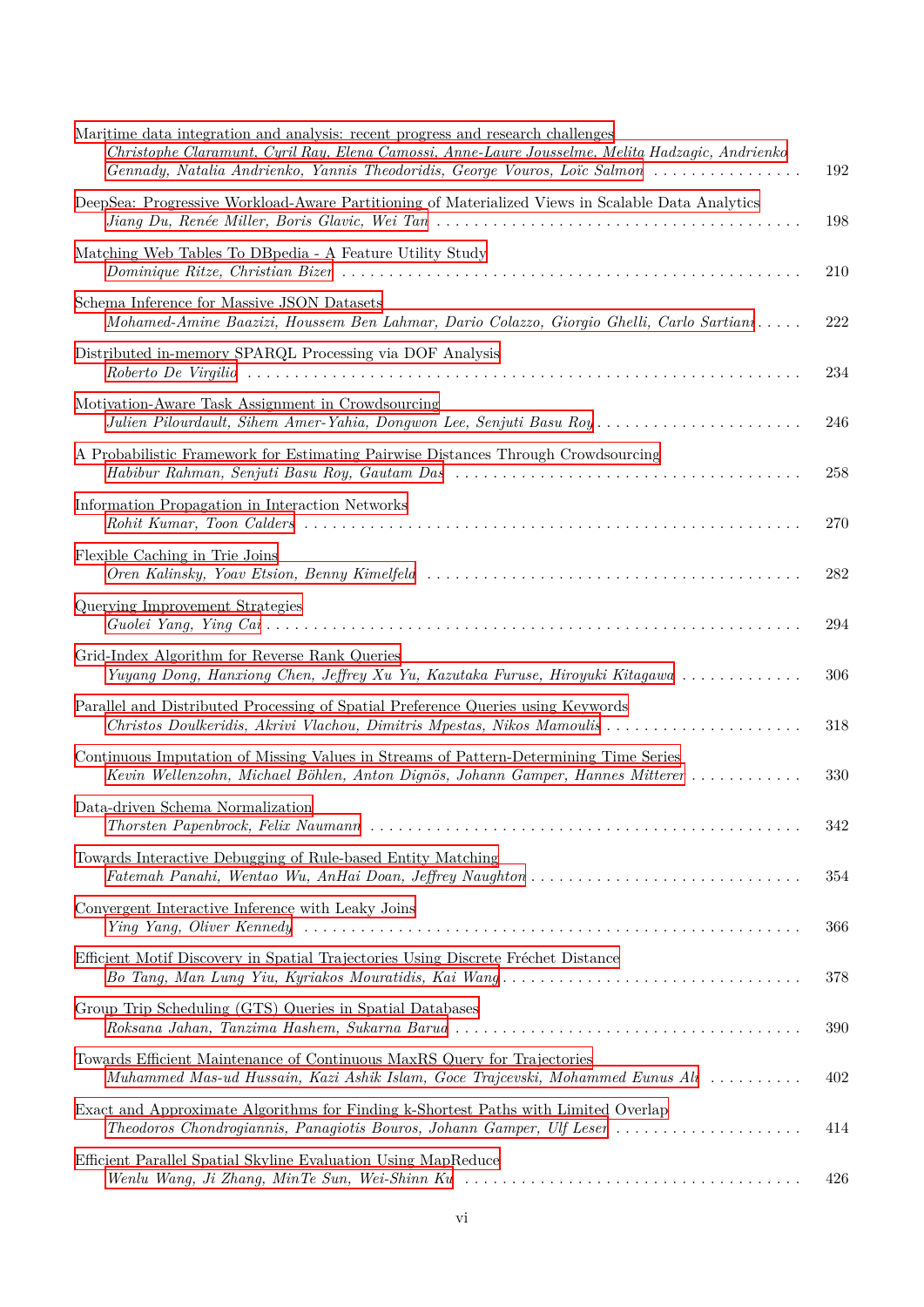#### **[Poster Papers](#page--1-1)**

| Vertex-Centric Graph Processing: Good, Bad, and the Ugly                                                                                                     | 438 |
|--------------------------------------------------------------------------------------------------------------------------------------------------------------|-----|
| Top-k Skyline Groups Queries                                                                                                                                 | 442 |
| Towards sequenced semantics for evolving graphs                                                                                                              | 446 |
| Crowdsourcing Strategies for Text Creation Tasks<br>Ria Mae Borromeo, Maha Alsaysneh, Sihem Amer-Yahia, Vincent Leroy                                        | 450 |
| Hybrid LSH: Faster Near Neighbors Reporting in High-dimensional Space                                                                                        | 454 |
| SPST-Index: A Self-Pruning Splay Tree Index for Caching Database Cracking                                                                                    | 458 |
| In-Memory Spatial Join: The Data Matters!                                                                                                                    | 462 |
| Fairness and Transparency in Crowdsourcing<br>Ria Mae Borromeo, Thomas Laurent, Motomichi Toyama, Sihem Amer-Yahia                                           | 466 |
| TASWEET: Optimizing Disjunctive Path Queries in Graph Databases<br>Zahid Abul-Basher, Nikolay Yakovets, Parke Godfrey, Shadi Ghajar-Khosrav, Mark Chignell   | 470 |
| A New Division Operator to Handle Complex Objects in Very Large Relational Datasets                                                                          | 474 |
| Protecting Location Privacy in Spatial Crowdsourcing using Encrypted Data<br>Bozhong Liu, Ling Chen, Xingquan Zhu, Ying Zhang, Chengqi Zhang, Weidong Qiu    | 478 |
| Break the Windows: Explicit State Management for Stream Processing Systems                                                                                   | 482 |
| Stability notions in synthetic graph generation: a preliminary study<br>Wilco van Leeuwen, Angela Bonifati, George Fletcher, Nikolay Yakovets                | 486 |
| Big Spatial Data Processing Frameworks: Feature and Performance Evaluation                                                                                   | 490 |
| Implementation and Evaluation of Genome Type Processing for Disease-Causal Gene Studies on DBMS                                                              | 494 |
| Authority-based Team Discovery in Social Networks<br>Morteza Zihayat, Aijun An, Lukasz Golab, Mehdi Kargar, Jaroslaw Szlichta                                | 498 |
| Correlation-Aware Distance Measures for Data Series                                                                                                          | 502 |
| Load balancing for Key Value Data Stores<br>Ainhoa Azqueta-Alzúaz, Ivan Brondino, Marta Patino-Martinez, Ricardo Jimenez-Peris                               | 506 |
| Entity Matching on Web Tables: a Table Embeddings approach for Blocking<br>Anna Lisa Gentile, Petar Ristoski, Steffen Eckel, Dominique Ritze, Heiko Paulheim | 510 |
| Fast Subsequence Search on Time Series Data<br>Yuhong Li, Bo Tang, Leong Hou U, Man Lung Yiu, Zhiguo Gong                                                    | 514 |
| Progressive Recovery of Correlated Failures in Distributed Stream Processing Engines                                                                         | 518 |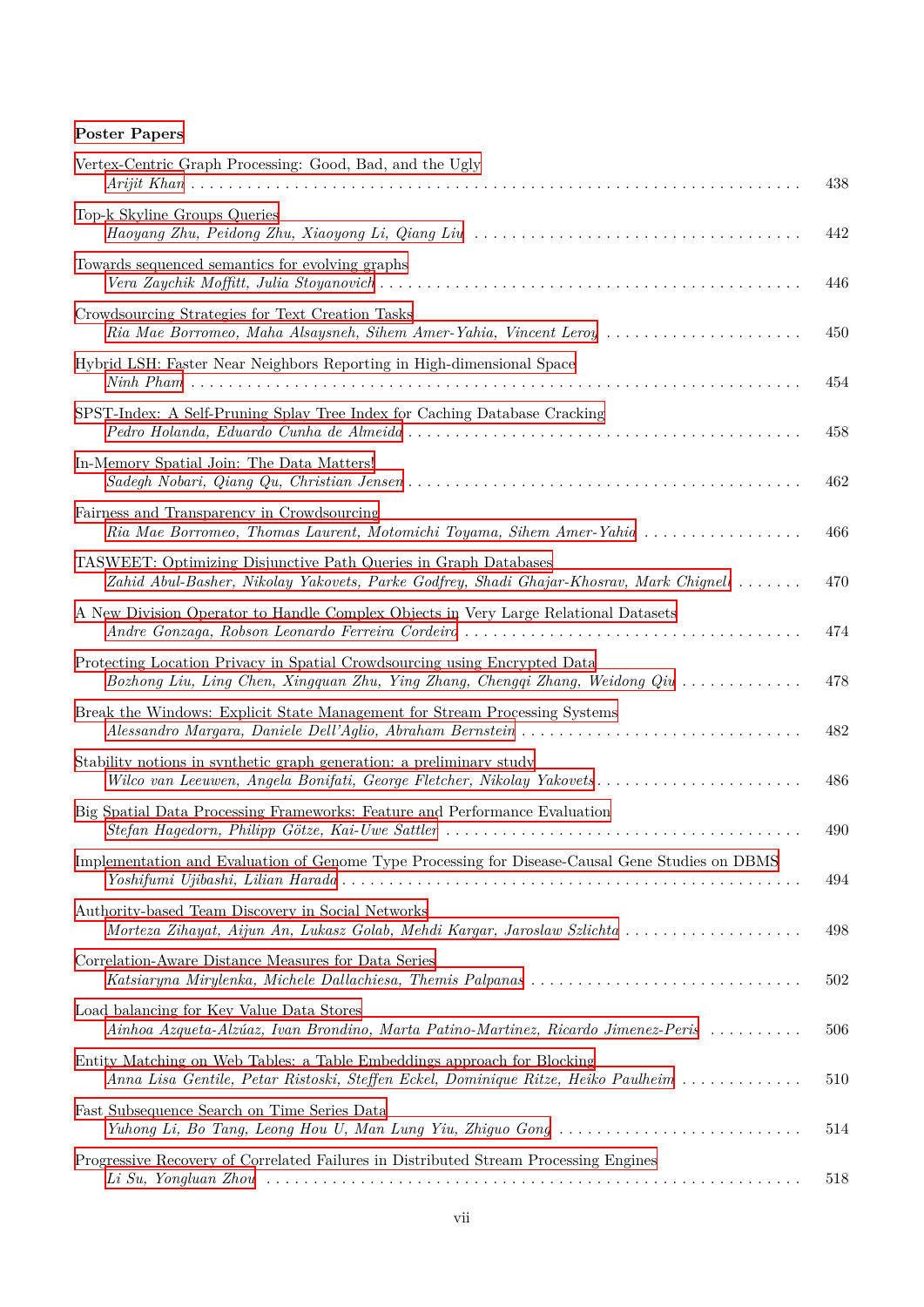| Optimal Obstructed Sequenced Route Queries in Spatial Databases                                                                                                                                                                                                                                                                                          | 522 |
|----------------------------------------------------------------------------------------------------------------------------------------------------------------------------------------------------------------------------------------------------------------------------------------------------------------------------------------------------------|-----|
| Demonstrations                                                                                                                                                                                                                                                                                                                                           |     |
| I <sup>2</sup> : Interactive Real-Time Visualization for Streaming Data<br>Jonas Traub, Nikolaas Steenbergen, Philipp Grulich, Tilmann Rabl, Volker Markl                                                                                                                                                                                                | 526 |
| HDM: Optimized Big Data Processing with Data Provenance                                                                                                                                                                                                                                                                                                  | 530 |
| ChaseFUN: a Data Exchange Engine for Functional Dependencies at Scale                                                                                                                                                                                                                                                                                    | 534 |
| GnosisMiner: Reading Order Recommendations over Document Collections                                                                                                                                                                                                                                                                                     | 538 |
| MovieFinder: A Movie Search System via Graph Pattern Matching                                                                                                                                                                                                                                                                                            | 542 |
| VAT: A System for Data-Driven Biodiversity Research<br>Christian Beilschmidt, Johannes Drönner, Michael Mattig, Bernhard Seeger                                                                                                                                                                                                                          | 546 |
| SDOS: Using Trusted Platform Modules for Secure Cryptographic Deletion in the Swift Object Store                                                                                                                                                                                                                                                         | 550 |
| Come and crash our database! – Instant recovery in action                                                                                                                                                                                                                                                                                                | 554 |
| TOP: Spatio-Temporal Detection and Summarization of Locally Trending Topics in Microblog Posts<br>Paras Mehta, Manuel Kotlarski, Dimitrios Skoutas, Dimitris Sacharidis, Kostas Patroumpas, Agnes                                                                                                                                                        | 558 |
| Insights into the Comparative Evaluation of Lightweight Data Compression Algorithms<br>Patrick Damme, Dirk Habich, Juliana Hildebrandt, Wolfgang Lehner                                                                                                                                                                                                  | 562 |
| Multi-workflow optimization in PAW                                                                                                                                                                                                                                                                                                                       | 566 |
| Efficient spatio-temporal event processing with STARK                                                                                                                                                                                                                                                                                                    | 570 |
| Context-Aware Proactive Personalization of Linear Audio Content<br>Paolo Casagranda, Maria Luisa Sapino, K. Selcuk Candan                                                                                                                                                                                                                                | 574 |
| In Search for Relevant, Diverse and Crowd-screen Points of Interests<br>Xiaoyu Ge, Samanvoy Panati, Konstantinos Pelechrinis, Panos Chrysanthis, Mohamed Sharaf                                                                                                                                                                                          | 578 |
| SIMDMS: Data Management and Analysis to Support Decision Making through Large Simulation Ensem-<br>bles<br>Silvestro Poccia, Maria Luisa Sapino, Sicong Liu, Xilun Chen, Yash Garg, Shengyu Huang, Jung                                                                                                                                                  | 582 |
| In-Place Appends for Real: DBMS Overwrites on Flash without Erase<br>Sergey Hardock, Ilia Petrov, Robert Gottstein, Alejandro Buchmann                                                                                                                                                                                                                   | 586 |
| CAESAR: Context-Aware Event Stream Analytics for Urban Transportation Services<br>Olga Poppe, Chuan Lei, Elke Rundensteiner, Dan Dougherty, Goutham Deva, Nicholas Fajardo, James<br>Owens, Thomas Schweich, MaryAnn VanValkenburg, Sarun Paisarnsrisomsuk, Pitchaya Wiratchoti-<br>satian, George Gettel, Robert Hollinger, Devin Roberts, Daniel Tocco | 590 |